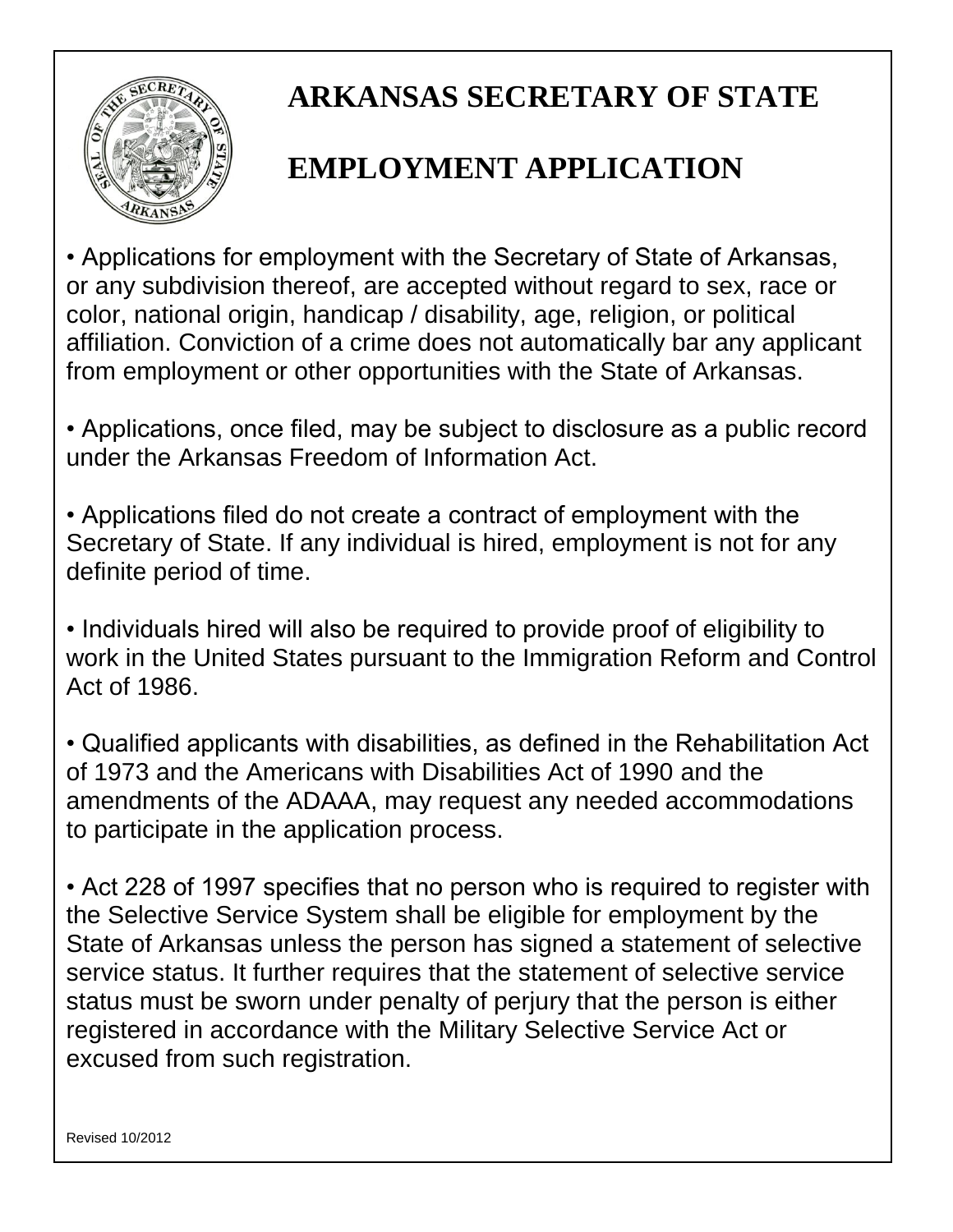**EQUAL EMPLOYMENT DATA** This section is designed to collect information which will be used in the completion of various state and federal reports and will not be used in the processing of, or remain part of, your application. The completion of this page is **voluntary.**

| Applicant's Name              |      |        |  |
|-------------------------------|------|--------|--|
| <b>Social Security Number</b> |      |        |  |
| Date of Birth                 | Male | Female |  |
|                               |      |        |  |

| ■ Check one in the list below that you consider yourself to be:<br>□ White/Not Hispanic Origin<br>□ Black/Not Hispanic Origin<br>American Indian or Alaskan Native<br>$\Box$ Asian or Pacific Islander<br>$\Box$ Hispanic |
|---------------------------------------------------------------------------------------------------------------------------------------------------------------------------------------------------------------------------|
| If you do not you consider yourself to be any of the above, please check "other" below.<br>$\Box$ Other                                                                                                                   |

#### **Military History**

If you believe you may be eligible for veteran's preference consideration, complete this section. The *Arkansas Veterans Preference Act* states specific requirements which must be met in order to be eligible for veteran's reference. Under certain conditions, spouses, widows, or widowers of qualified veterans may also be eligible for veteran's preference. For consideration of veteran's preference, proof such as a 00-214, current letter from Veterans' Administration or other official documentation may be required. Specific questions regarding veteran's preference should be addressed to individual state agency personnel offices.

Have you served on active duty in the United States military, excluding Active Duty for Training (AcDuTra) and Reserve Military Annual Training (AT)?  $\Box$  Yes  $\Box$  No Branch of Service \_\_\_\_\_\_\_\_\_\_\_\_\_\_\_\_\_\_\_\_\_\_\_\_\_\_\_\_\_\_\_\_\_\_\_\_\_\_\_\_\_\_\_\_\_\_\_\_\_\_\_\_\_\_\_\_\_\_\_\_\_\_\_\_\_\_ Date of Entry \_\_\_\_\_\_\_\_\_\_\_\_\_\_\_\_\_\_\_\_\_\_\_\_\_\_\_\_\_\_\_\_\_\_\_\_\_\_\_\_\_\_\_\_\_\_\_\_\_\_\_\_\_\_\_\_\_\_\_\_\_\_\_\_\_\_\_\_\_\_ Date of Discharge **Late and Allen and Allen and Allen and Allen and Allen and Allen and Allen and Allen and Al** Type of Discharge **Example 20** and the set of Discharge **Example 20** and the set of  $\overline{a}$ 

|        | ■ How did you learn of this job opening?     |
|--------|----------------------------------------------|
|        | Arkansas Job Link or ArStateJobs             |
|        | Newspaper                                    |
| $\Box$ | Department of Workforce Services             |
|        | $\Box$ Secretary of State Website            |
|        | Educational Institution Name of Institution: |
|        | Other Explain:                               |
|        |                                              |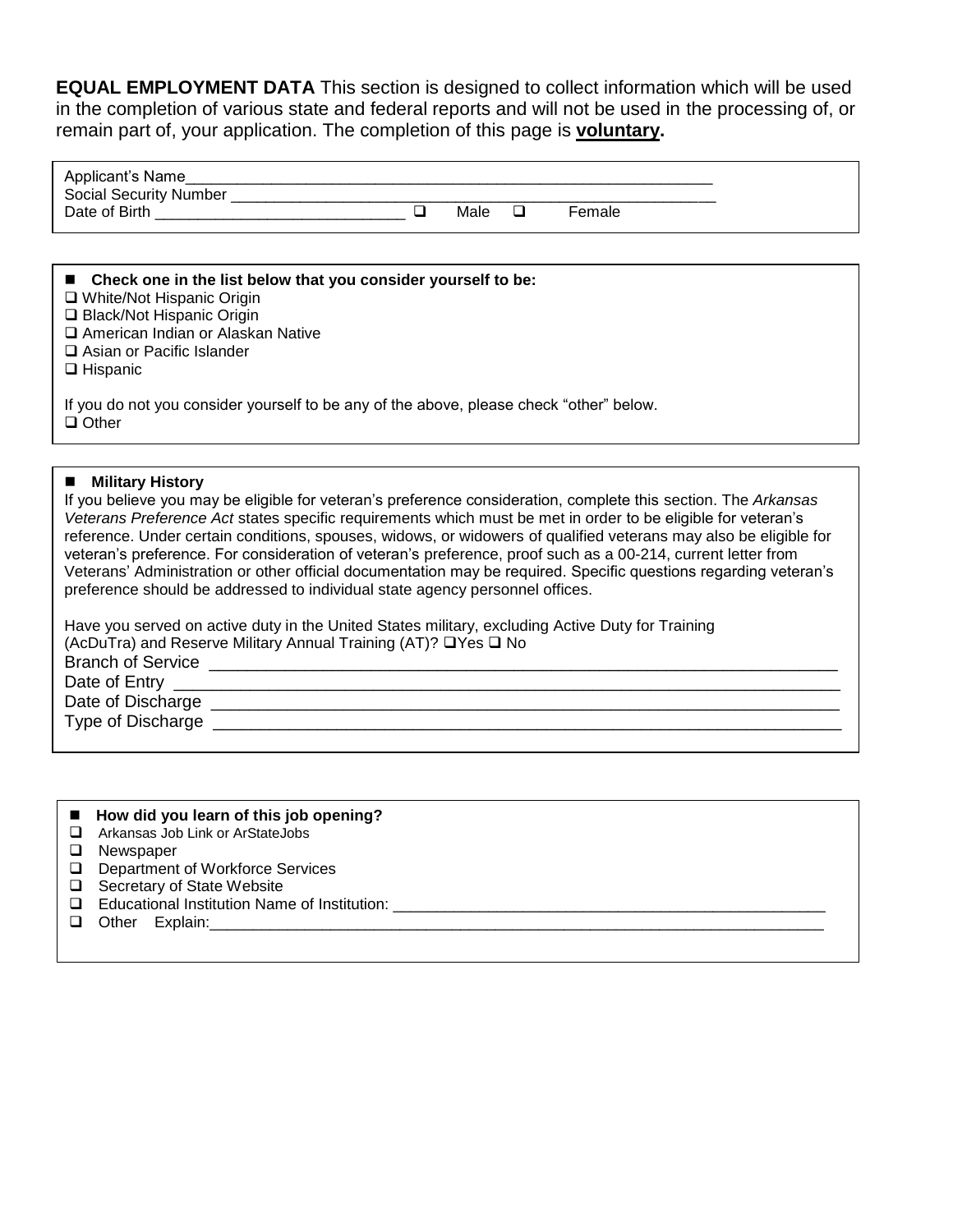## **APPLICATION FOR EMPLOYMENT**

Please answer all questions which apply to you. If they do not apply, mark them N/A. **Please print or type.**

| LAST NAME (hit enter)                          |              | <b>FIRST NAME</b> |                | MIDDLE NAME/INITIAL |                 |
|------------------------------------------------|--------------|-------------------|----------------|---------------------|-----------------|
| <b>COMPLETE MAILING ADDRESS</b><br><b>CITY</b> |              |                   |                | <b>STATE</b>        | <b>ZIP CODE</b> |
| HOME PHONE                                     | I WORK PHONE | PERSONAL CELL     | PERSONAL EMAIL |                     |                 |

#### **LIST THE POSITION YOU ARE APPLYING FOR: (REQUIRED)**

## **EMPLOYMENT STATUS SECTION**

| Will you accept employment anywhere in the State? $\Box$ Yes $\Box$ No<br>If no, where would you accept employment?                                                                   |
|---------------------------------------------------------------------------------------------------------------------------------------------------------------------------------------|
| Will you accept any type of employment? $\Box$ Yes $\Box$ No<br>If no, check which type(s) of employment you will accept. $\square$ Full Time $\square$ Part Time $\square$ Temporary |
| Have you ever filed an application for employment with this agency? $\Box$ Yes $\Box$ No<br>If yes, what was your name at that time?                                                  |
| Have you ever been employed by Arkansas State Government? $\Box$ Yes $\Box$ No                                                                                                        |
| List professional license(s) relevant to position for which you are applying. Give type of license,<br>license number, date of expiration, and state.                                 |

## **EDUCATION STATUS SECTION (Required)**

| <b>HIGH</b>   | Received:                                                 | If None, Highest Grade |
|---------------|-----------------------------------------------------------|------------------------|
| <b>SCHOOL</b> | Diploma $\Box$ G. E. D. $\Box$ Certificate: Type Awarded: | Completed              |

#### **List below post-secondary schools, colleges, universities, trade/vocational, or others attended:**

| <b>Name and Location</b> | <b>Major/Minor</b> | <b>Hours Completed (See</b><br>note below)                                                   | <b>Year Graduated</b> | Degree or Diploma<br>Awarded |
|--------------------------|--------------------|----------------------------------------------------------------------------------------------|-----------------------|------------------------------|
|                          |                    |                                                                                              |                       |                              |
|                          |                    |                                                                                              |                       |                              |
|                          |                    |                                                                                              |                       |                              |
|                          |                    |                                                                                              |                       |                              |
|                          |                    |                                                                                              |                       |                              |
|                          |                    |                                                                                              |                       |                              |
|                          |                    |                                                                                              |                       |                              |
|                          |                    |                                                                                              |                       |                              |
|                          |                    | Note: For hours completed, indicate whether semester hours, quarter hours, clock hours, etc. |                       |                              |

 **A transcript of your most recent coursework should be attached to this application.**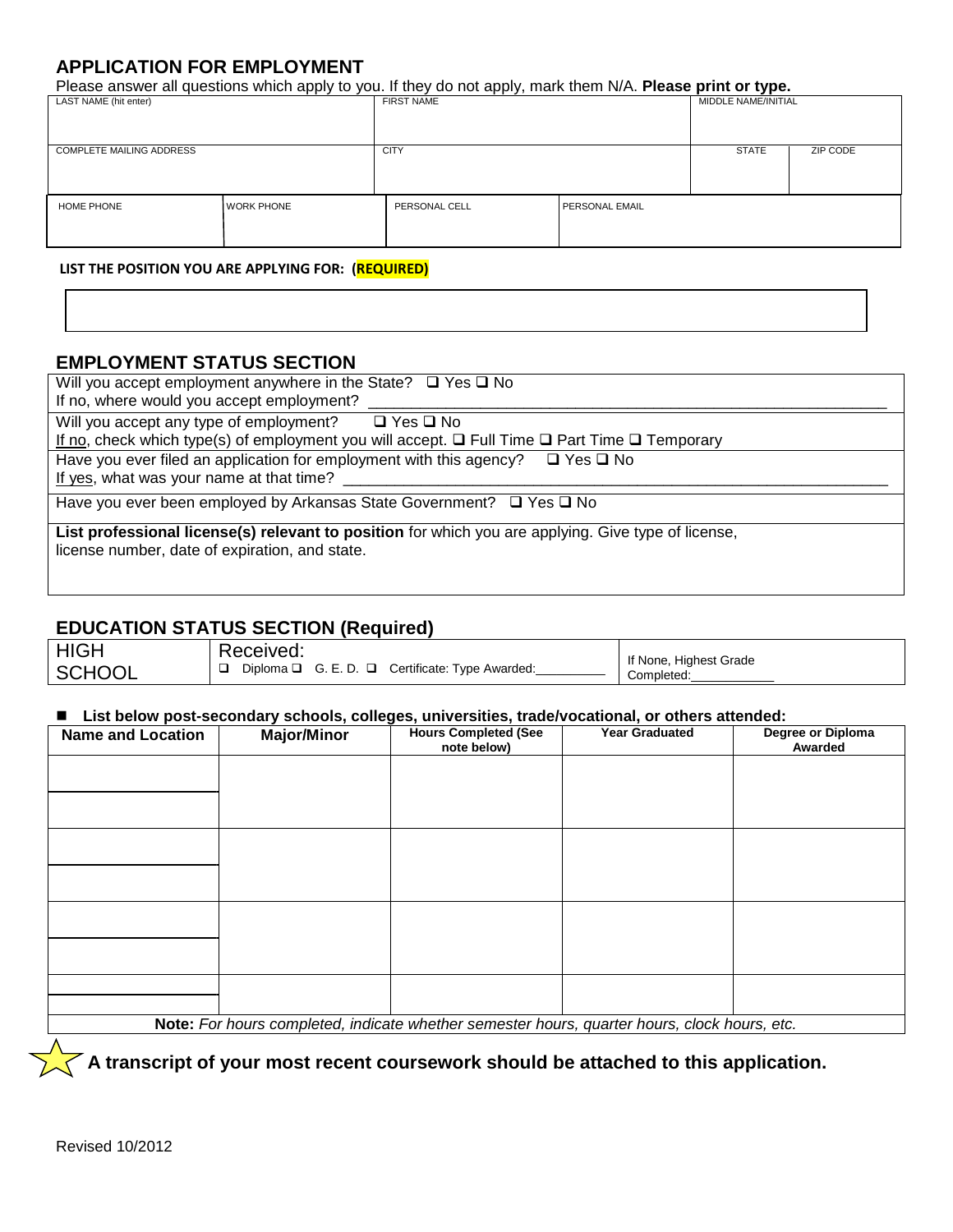### **WORK HISTORY**

List **all** prior work experience, **including military service,** beginning with your most recent employment. (Include **all** work experience **even if** you do not believe that experience to be related to the position or positions for which you are applying.) You may **include volunteer or unpaid work** as part of your work history; however, you should include the number of hours per week which you performed these duties. **Resume may not be substituted for completion of application form,** but may be included.

| Current of most recent employer<br>$\overline{1}$ . |      |                                                                    | <b>Business Phone Number</b> | <b>EMPLOYMENT DATES</b><br>From<br>Month Year     |
|-----------------------------------------------------|------|--------------------------------------------------------------------|------------------------------|---------------------------------------------------|
| Complete mailing address                            | City | <b>State</b>                                                       | ZIP Code                     | $To$ <sub>----</sub><br>Month Year                |
| Type of business                                    |      |                                                                    |                              | Average hours worked per week                     |
| Supervisor's name                                   |      |                                                                    |                              |                                                   |
| Name under which employed                           |      | Your job title                                                     |                              | Salary<br>$\mathbb{S}_-$<br>\$                    |
| Your job duties (be specific)                       |      |                                                                    |                              | Lowest<br>Highest                                 |
|                                                     |      |                                                                    |                              |                                                   |
|                                                     |      |                                                                    |                              |                                                   |
| Reason for Leaving                                  |      |                                                                    |                              |                                                   |
| Former employer<br>2.                               |      |                                                                    | <b>Business Phone Number</b> | <b>EMPLOYMENT DATES</b><br>From <u>Month Year</u> |
| Complete mailing address                            | City | State                                                              | ZIP Code                     | $To$ <sub>----</sub><br>Month Year                |
| Type of business                                    |      |                                                                    |                              | Average hours worked per week                     |
| Supervisor's name                                   |      |                                                                    |                              |                                                   |
| Name under which employed                           |      | Your job title                                                     |                              | Salary<br>\$                                      |
| Your job duties (be specific)                       |      |                                                                    |                              | Lowest<br>Highest                                 |
|                                                     |      |                                                                    |                              |                                                   |
|                                                     |      |                                                                    |                              |                                                   |
| Reason for Leaving                                  |      |                                                                    |                              |                                                   |
| Former employer<br>3.                               |      |                                                                    | <b>Business Phone Number</b> | <b>EMPLOYMENT DATES</b><br>From <u>Month</u> Year |
| Complete mailing address                            | City | State                                                              | ZIP Code                     | Month Year                                        |
| Type of business                                    |      |                                                                    |                              | Average hours worked per week                     |
| Supervisor's name                                   |      |                                                                    |                              |                                                   |
| Name under which employed                           |      | Your job title                                                     |                              | Salary<br>\$<br>S                                 |
| Your job duties (be specific)                       |      |                                                                    |                              | Highest<br>Lowest                                 |
|                                                     |      |                                                                    |                              |                                                   |
|                                                     |      |                                                                    |                              |                                                   |
| Reason for Leaving                                  |      |                                                                    |                              |                                                   |
| <b>DA011</b>                                        |      | subotituted fer eempletien of configation ferm but mou be included |                              |                                                   |

. **Resume may not be substituted for completion of application form,** but may be included.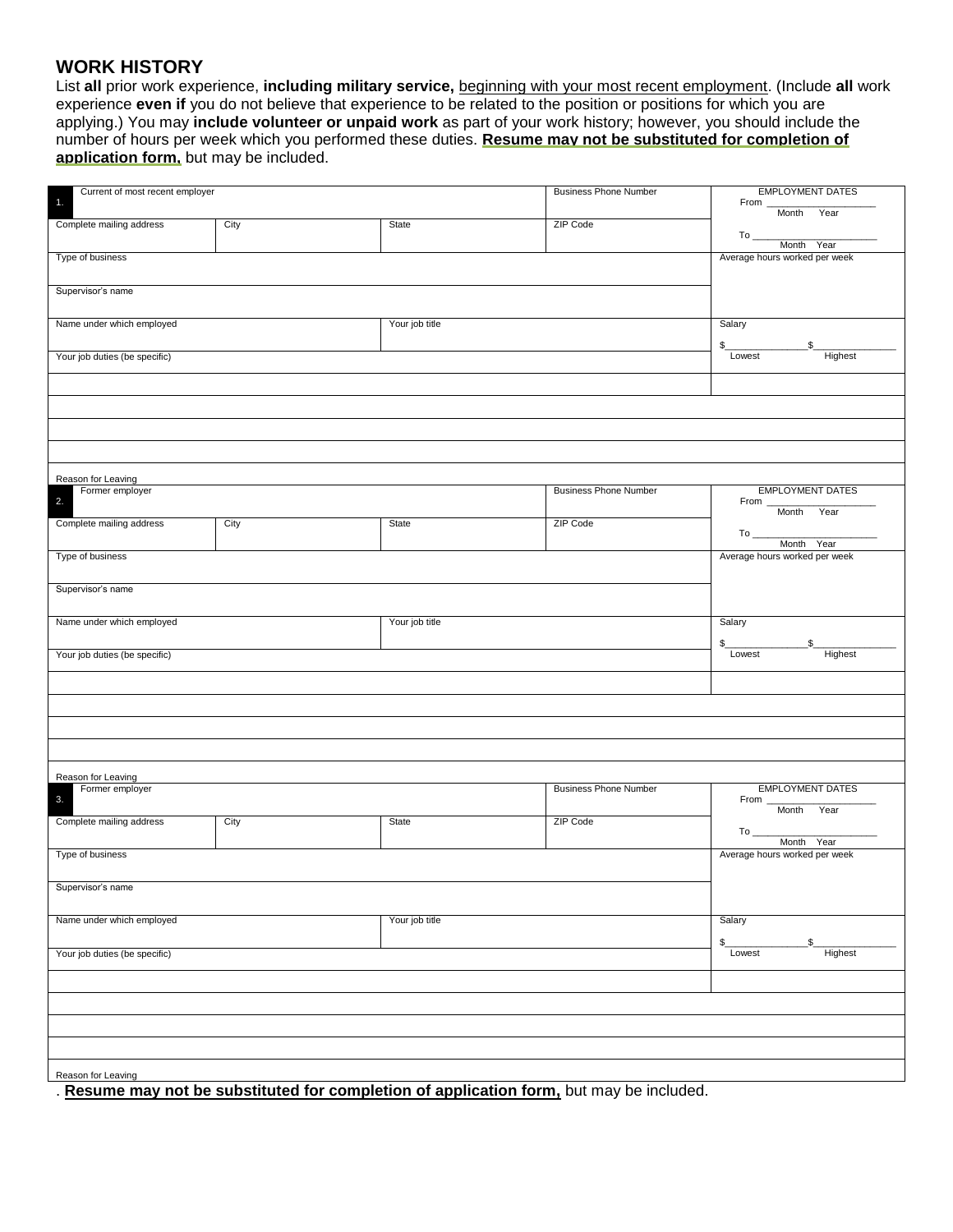| Former employer                       |      |                | <b>Business Phone Number</b> | <b>EMPLOYMENT DATES</b>                   |
|---------------------------------------|------|----------------|------------------------------|-------------------------------------------|
| 4.                                    |      |                |                              | From<br>Month Year                        |
|                                       |      |                | ZIP Code                     |                                           |
| Complete mailing address              | City | State          |                              | $To$ <sub>___</sub><br>Month Year         |
|                                       |      |                |                              |                                           |
| Type of business                      |      |                |                              | Average hours worked per week             |
|                                       |      |                |                              |                                           |
|                                       |      |                |                              |                                           |
| Supervisor's name                     |      |                |                              |                                           |
|                                       |      |                |                              |                                           |
| Name under which employed             |      | Your job title |                              | Salary                                    |
|                                       |      |                |                              |                                           |
|                                       |      |                |                              | \$<br>\$                                  |
| Your job duties (be specific)         |      |                |                              | Lowest<br>Highest                         |
|                                       |      |                |                              |                                           |
|                                       |      |                |                              |                                           |
|                                       |      |                |                              |                                           |
|                                       |      |                |                              |                                           |
|                                       |      |                |                              |                                           |
|                                       |      |                |                              |                                           |
|                                       |      |                |                              |                                           |
|                                       |      |                |                              |                                           |
|                                       |      |                |                              |                                           |
| Reason for Leaving<br>Former employer |      |                | <b>Business Phone Number</b> | <b>EMPLOYMENT DATES</b>                   |
|                                       |      |                |                              | From $\_\_$                               |
| 5.                                    |      |                |                              | Month Year                                |
| Complete mailing address              | City | State          | ZIP Code                     | $To$ <sub>----</sub>                      |
|                                       |      |                |                              | Month Year                                |
|                                       |      |                |                              |                                           |
| Type of business                      |      |                |                              | Average hours worked per week             |
|                                       |      |                |                              |                                           |
|                                       |      |                |                              |                                           |
| Supervisor's name                     |      |                |                              |                                           |
|                                       |      |                |                              |                                           |
| Name under which employed             |      | Your job title |                              | Salary                                    |
|                                       |      |                |                              |                                           |
|                                       |      |                |                              | \$<br>\$                                  |
| Your job duties (be specific)         |      |                |                              | Highest<br>Lowest                         |
|                                       |      |                |                              |                                           |
|                                       |      |                |                              |                                           |
|                                       |      |                |                              |                                           |
|                                       |      |                |                              |                                           |
|                                       |      |                |                              |                                           |
|                                       |      |                |                              |                                           |
|                                       |      |                |                              |                                           |
|                                       |      |                |                              |                                           |
|                                       |      |                |                              |                                           |
| Reason for Leaving<br>Former employer |      |                | <b>Business Phone Number</b> | <b>EMPLOYMENT DATES</b>                   |
| 6.                                    |      |                |                              | From                                      |
|                                       |      |                |                              | Month Year                                |
| Complete mailing address              | City | State          | ZIP Code                     | $To_$                                     |
|                                       |      |                |                              | Month Year                                |
|                                       |      |                |                              |                                           |
| Type of business                      |      |                |                              | Average hours worked per week             |
|                                       |      |                |                              |                                           |
| Supervisor's name                     |      |                |                              |                                           |
|                                       |      |                |                              |                                           |
|                                       |      |                |                              |                                           |
| Name under which employed             |      | Your job title |                              | Salary                                    |
|                                       |      |                |                              |                                           |
|                                       |      |                |                              | \$<br>$\mathfrak{s}$<br>Highest<br>Lowest |
| Your job duties (be specific)         |      |                |                              |                                           |
|                                       |      |                |                              |                                           |
|                                       |      |                |                              |                                           |
|                                       |      |                |                              |                                           |
|                                       |      |                |                              |                                           |
|                                       |      |                |                              |                                           |
|                                       |      |                |                              |                                           |
|                                       |      |                |                              |                                           |
|                                       |      |                |                              |                                           |
| Reason for Leaving                    |      |                |                              |                                           |
|                                       |      |                |                              |                                           |

. **Resume may not be substituted for completion of application form,** but may be included.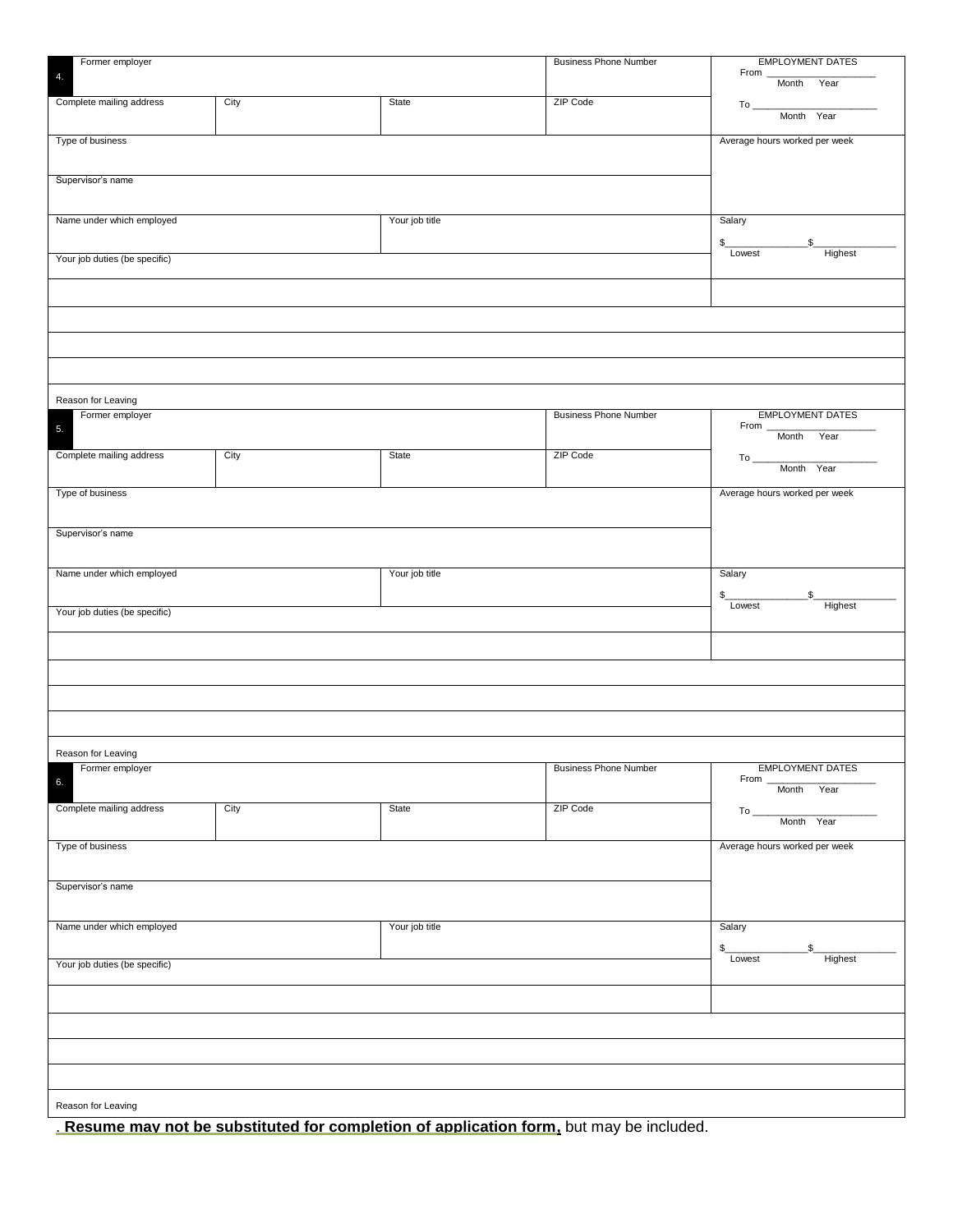**SPECIAL SKILLS:** Put a check beside business machines you can operate and software you are trained to use add additional under "other."

| □ computer (laptop/desktop) | $\square$ 10 key adding machine |                          | $\Box$ copier           | $\square$ scanner             |
|-----------------------------|---------------------------------|--------------------------|-------------------------|-------------------------------|
| <b>O</b> shredder           | $\Box$ fax machine              | $\Box$ printer           | $\Box$ multi-line phone |                               |
| □ Microsoft Office Suite    | $\Box$ Word                     | $\Box$ Excel             |                         | $\Box$ graphics programs      |
| $\Box$ Access               |                                 | $\Box$ Internet research |                         | $\square$ accounting programs |
| $\Box$ other                |                                 |                          |                         |                               |

## **REFERENCES**

 Please list three (3) persons *not* related to you, who have knowledge of your work qualifications, are *not* previous or current employer(s), and can serve as a reference for you.

|          | <b>NAME</b> | <b>ADDRESS</b> | TELEPHONE |
|----------|-------------|----------------|-----------|
|          |             |                |           |
| <u>_</u> |             |                |           |
| ີ        |             |                |           |

## **NEPOTISM:**

.

Do you have any relatives employed by the Secretary of State? □ Yes □ No **If yes**, complete the remainder of this section and list name(s) at right

| (This question is being asked for the sole purpose of ensuring compliance with |
|--------------------------------------------------------------------------------|
| any applicable law or policy concerning nepotism.)                             |
|                                                                                |

| <b>Name</b> | Relationship |
|-------------|--------------|
|             |              |
|             |              |
|             |              |

**DISCLOSURE REQUIREMENTS:** Governor's Executive Order 98-04, Governor's Policy Directive #8, and ACA §21-8- 304 require the following information be disclosed to be considered for employment with the state of Arkansas.

- 1. Are **you** one of the following?
- $\Box$  current member of the AR General Assembly?  $\Box$  former member of the General Assembly?
- 
- $\Box$  current state employee? former state employee?

2. Are any of your relatives one of the following: **If yes**, check & list at right.

**Q** Current constitutional officer

 $\Box$  Current member of the AR General Assembly  $\Box$  Former member of the General Assembly

Recent two years) **EXEC EXECUTE:** Recent two years) **EXECUTE:** Former state employee

- 
- $\Box$  current constitutional officer?  $\Box$  former constitutional officer?
	-

| <b>Name</b> | Relationship |
|-------------|--------------|
|             |              |
|             |              |
|             |              |

- 
- (Former refers to employment during most  $\Box$  Former constitutional officer
	-

3.

 $\Box$  None of the above applies

4. Certain family or business relationships may prohibit an agency from hiring you. If any block is checked in #1 or #2 above, you will be required to disclose additional information if you are selected for interview to determine whether your employment would be prohibited or would require approval.  $*$  I understand, should I become an employee of the State of Arkansas, that I may be reprimanded or terminated for failing to disclose the required information or disclosing incorrect information.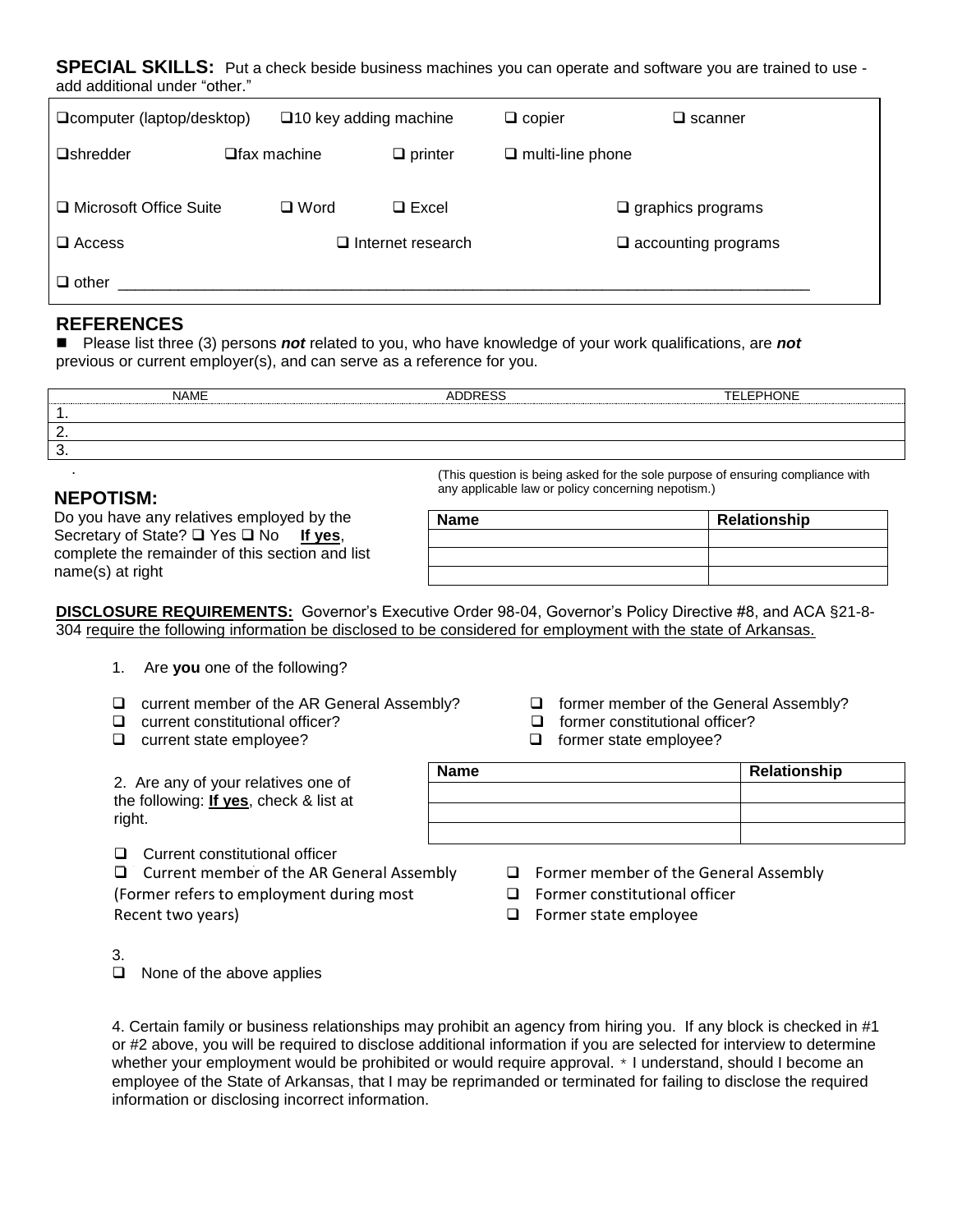#### ■ Before you sign this application

*Check over your answers to make sure that all the questions have been completed properly. If the job you are applying for requires* a *college degree or certification,* a *copy of your transcript, certificate, or license may be required* as a *condition of employment.*

I understand that if I state I have a college degree, and do not have one, my application may be rejected or, if hired, I may be terminated in accordance with Arkansas Code 21-12-102.

I understand that false, misleading, or incomplete statements could lead to my dismissal as an employee or rejection as an applicant.

I affirm that it is my genuine intent to seek employment in Arkansas State Government, and this application is submitted solely for that purpose and for no other purpose.

I, the below signed individual, hereby declare that, to the best of my knowledge and my ability, the information on this application is true and factual. \_\_\_\_\_\_\_\_\_\_\_\_\_\_\_\_\_\_\_\_\_\_\_\_(Applicant's initials)

I understand that, should I become an employee of the State of Arkansas, I will be required to disclose any benefit obtained from a state contract by a business in which I have a financial interest, pursuant to ACA §19-11-706, and will be subject to civil, criminal, and/or administrative remedies if I fail to report such benefits.

I understand that, should I become an employee of the State of Arkansas, I will be restricted both during and after state employment from certain activities concerning procurement and selling to the state, pursuant to ACA §19-11-709 and will be subject to civil, criminal, and/or administrative remedies if I violate any of these restrictions.

I also understand that as an employee of the State of Arkansas I am restricted from supervising or being supervised by a relative. If I am hired and it can be proven that I falsely disclosed information in gaining employment that I could be subject to criminal or civil penalties under ACA §25-16-1005.

I understand that if I am hired, my employment is not for any definite period of time, and I may be terminated at any time. \_\_\_\_\_\_\_\_\_\_\_\_\_\_\_\_\_\_\_ (Applicant's initials)

I understand that my application may be subject to disclosure as a public record under the Arkansas Freedom of Information Act.

I understand that the Secretary of State's Office may impose additional requirements as a condition of application or employment.  $\blacksquare$ 

I understand that certain jobs may require an acceptable driver's safety record and that if my current or future driver's record is unacceptable under the State Driver's Risk Program, my application may be rejected and, if hired, I may be subject to termination. \_\_\_\_\_\_\_\_\_\_\_\_\_\_\_\_\_\_\_\_\_\_\_\_\_\_\_\_\_\_\_\_\_\_(Applicant's initials)

I understand that I will be required to provide proof of eligibility to work in the United States pursuant to the Immigration Reform and Control Act of 1986 as a condition of any employment. \_\_\_\_\_\_\_\_\_\_\_\_\_\_\_\_\_\_\_\_\_(Applicant's initials)

I also understand that some jobs require special background checks, security clearance, or compliance with other specific agency hiring policies prior to my employment or as a condition of employment, and that failure to meet these requirements may lead to my rejection as an applicant for, or termination from, that job. \_\_\_\_\_\_\_\_\_\_\_\_\_\_\_\_\_\_\_ (Applicant's initials)

<sup>(</sup>If the sections above are not initialed, this application will be held and not considered until this page is complete.)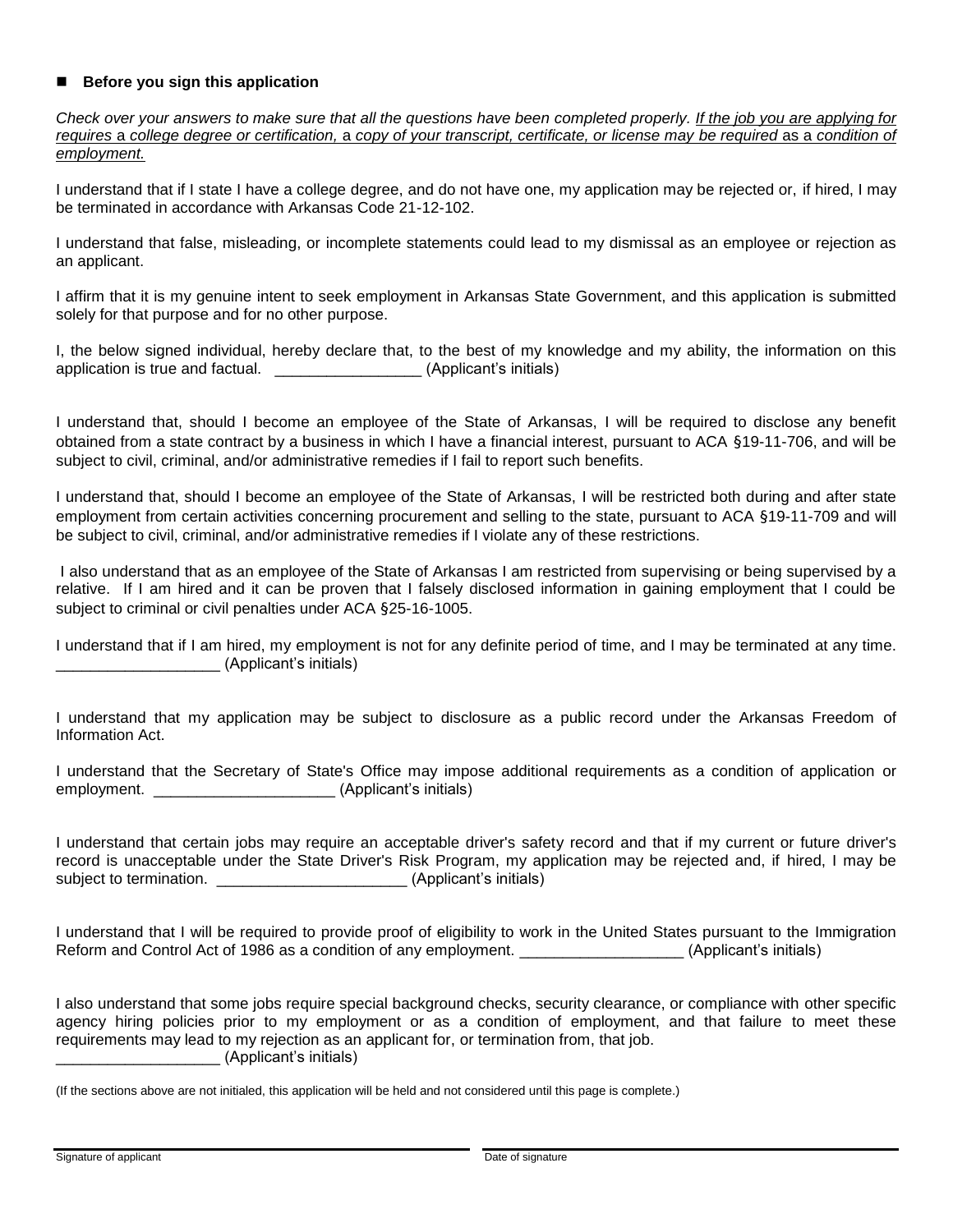

Arkansas Secretary of State

State Capitol Little Rock, Arkansas 72201-1094 (501) 682-1010

## **STATEMENT OF SELECTIVE SERVICE STATUS IN COMPLIANCE WITH ACT 228 OF THE 1997 ACTS OF THE ARKANSAS GENERAL ASSEMBLY**

**I understand that to be eligible for employment with the State of Arkansas I must register, or be exempt from registration, with the Selective Service System in accordance with the Military Selective Service Act, 50 U.S.C. Appx §451 et seq., as specified in Act 228 of the 1997 Acts of the Arkansas General Assembly.** I therefore swear or affirm under penalty of perjury that I have registered with the Selective Service System, or I am exempted from such registration because of the following provision(s) of the Military Selective Service Act of Act 228 of the 1997 Acts of the Arkansas General Assembly.

Applicant MUST check applicable box(es).

- $\Box$  I am a female
- $\Box$  I am a current member of the armed forces on active duty
- □ I am under 18 years of age
- □ I am 26 years of age or over
- I am an exempted resident alien

\_\_\_\_\_\_\_\_\_\_\_\_\_\_\_\_\_\_\_\_\_\_\_\_\_\_\_\_\_\_\_\_\_

- □ I am a male, currently registered for Selective Service
- □ Other, please specify

Name (Please Print) Date

\_\_\_\_\_\_\_\_\_\_\_\_\_\_\_\_\_\_\_\_\_\_\_\_\_\_\_\_\_\_\_\_\_ \_\_\_\_\_\_\_\_\_\_\_\_\_\_\_\_\_\_\_\_\_\_\_\_\_\_\_\_\_\_\_\_

\_\_\_\_\_\_\_\_\_\_\_\_\_\_\_\_\_\_\_\_\_\_\_\_\_\_\_\_\_\_\_\_\_\_\_\_\_\_\_\_\_\_\_\_\_\_\_\_\_\_\_\_\_\_\_\_\_\_\_\_\_\_

\_\_\_\_\_\_\_\_\_\_\_\_\_\_\_\_\_\_\_\_\_\_\_\_\_\_\_\_\_\_\_\_\_\_\_\_\_\_\_\_\_\_\_\_\_\_\_\_\_\_\_\_\_\_\_\_\_\_\_\_\_\_

\_\_\_\_\_\_\_\_\_\_\_\_\_\_\_\_\_\_\_\_\_\_\_\_\_\_\_\_\_\_\_\_\_\_\_\_\_\_\_\_\_\_\_\_\_\_\_\_\_\_\_\_\_\_\_\_\_\_\_\_\_\_

**Signature** 

Eff. 06/2012